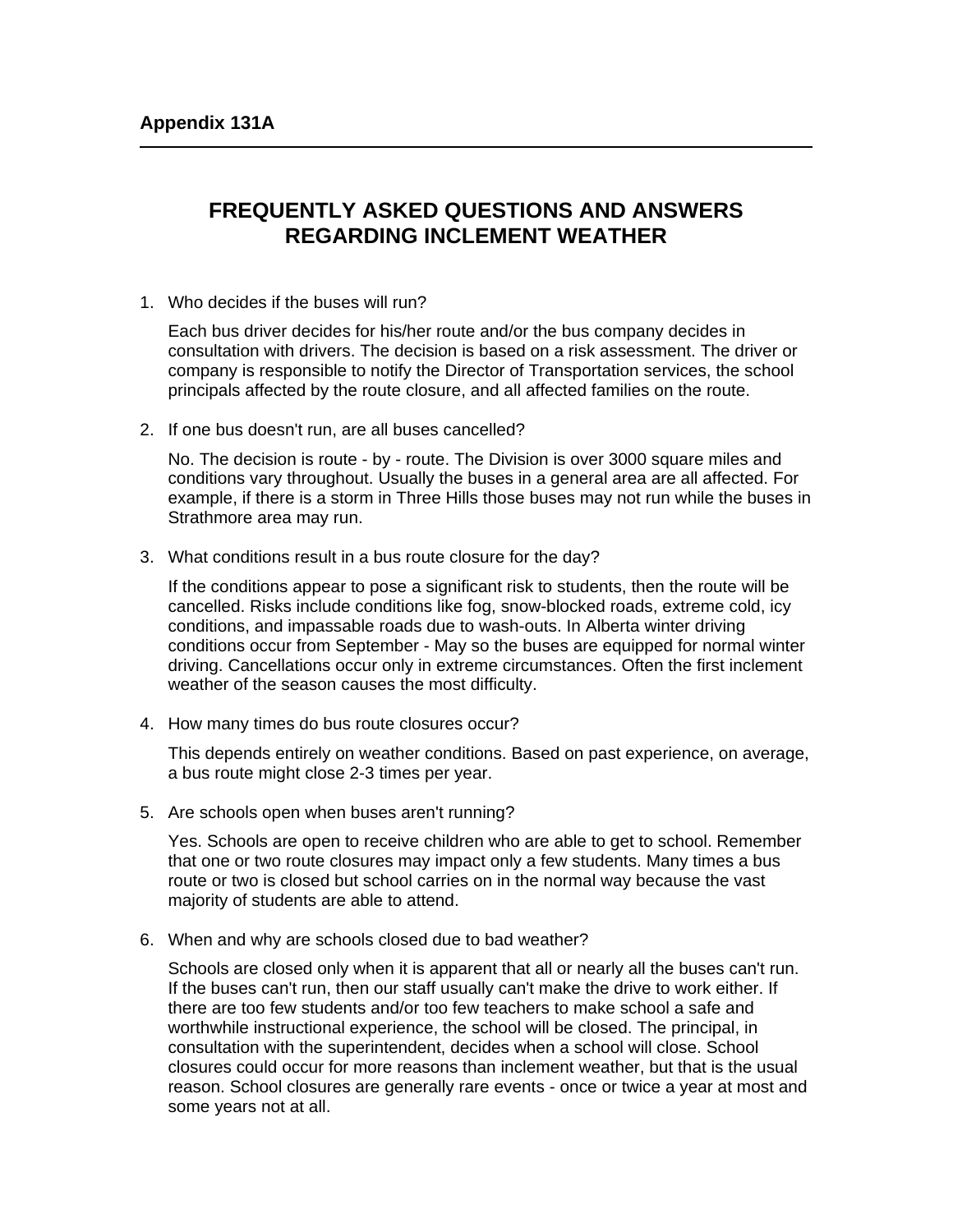7. If the school is officially closed, will someone be in the building to receive students who may not know about the closure?

Yes. Someone, usually the principal, will be in the school at the regular time to open doors and ensure that children have a safe, supervised place to stay until their parents or another caregiver can arrive and take them from the school.

8. How will I know if the bus route is cancelled or the school is closed?

If your bus driver calls to inform you, or you receive a call from another parent who is part of a "fan out" for phone calls, you will know that the bus is not running. Route closures are also announced on several local radio stations. If the school is closed, buses won't be running. Announcements about school closures are also on the local radio stations.

9. Why don't the schools close every time the bus routes are cancelled?

Because bus route closures may not affect even the majority of the students and because parents count on schools to provide child care services, the schools don't automatically close because of bus route closures. The school closes only when the route closures are pervasive and staff, too, cannot safely drive to work.

10. If the school is open but the bus isn't running, should I drive my child to school?

Use your best judgment. If you live a short distance from town, believe your vehicle is well equipped to handle road conditions that buses cannot safely drive, and you are confident that you can pick up your child if conditions worsen or at the end of the day, you may choose to transport your child. If you choose not to drive, that will also be supported. You are the parent so you can decide what risks you wish to take.

11. What if the school is open, the buses aren't running, and I feel compelled to have my child at school?

Please don't take unnecessary risks. If your child attends school regularly, then missing a day or two over the course of the year, due to travel conditions will not affect his/her achievement. Missed assignments due to weather can be rescheduled to accommodate your child.

12. How soon will I know about bus route closures or a school closure?

The people who make the decisions about route closures consult as early as 6:00 a.m. Sometimes the conditions are forecast to improve so the decision may not be finalized until closer to 6:30 or 6:45. If the decision is made to close your route, you will receive a phone call from the driver or a parent who participates in the fan out. If the decision is made to close all bus routes you may not receive a personal call, rather you will hear a public service announcement on several radio stations. If the school is closed, you will hear a public service announcement. It is a good idea to keep the radio on in the mornings when you suspect that a route closure or school closure could occur. If travel advisories have been issued, or the conditions for travel appear dangerous, there is potential for a closure of a route and/or a school. The Division serves over 6000 students so we rely, too, on the efforts of parents to keep themselves reasonably informed by listening to the radio. The Division does not have